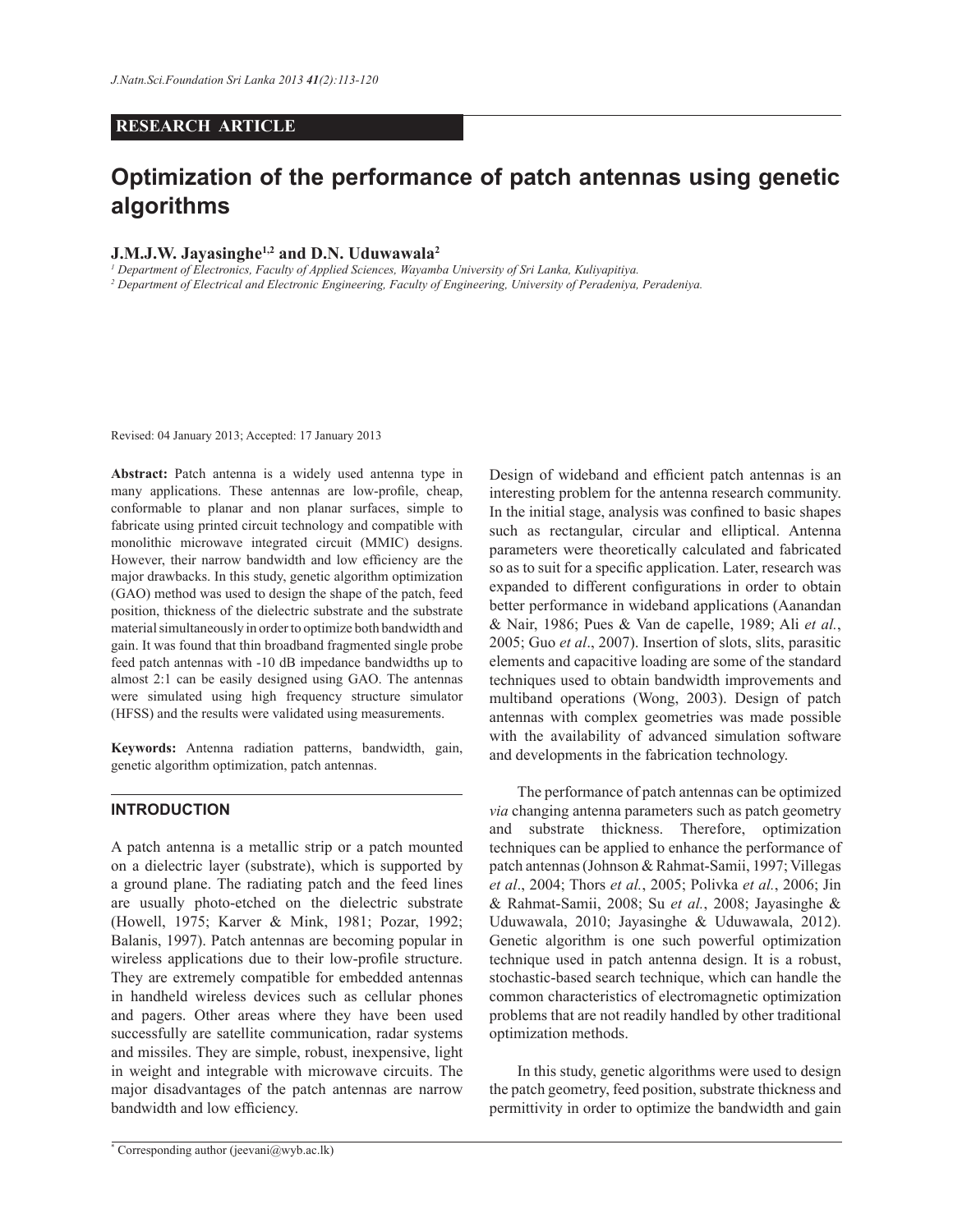of the antenna. Broadband (Johnson & Rahmat-Samii, 1997; Jayasinghe & Uduwawala, 2010) and multiband (Villegas *et al*., 2004; Polivka *et al*., 2006; Su *et al*., 2008; Jayasinghe & Uduwawala, 2012) patch antenna designs using genetic algorithm optimization (GAO) procedure has been reported in the literature. In the publications by Jayasinghe & Uduwawala (2010) and Johnson & Rahmat-Samii (1997), only the patch geometry is considered for optimization, and fractional bandwidth values of 51 % and 20 % were achieved. In both papers, the feed position is fixed and in Jayasinghe & Uduwawala (2010) the antenna is center fed. In addition, both papers have optimized only the bandwidth; but the gain has not been considered. In 2012, Jayasinghe & Uduwawala reported a quad-band patch antenna that has been designed taking both the patch geometry and the feed position as optimization parameters. Again the radiation patterns have not been considered in the optimization process. In Thors *et al*. (2005) the research was conducted on infinite phased arrays.

 In contrast, the analysis in this paper covers different antenna parameters simultaneously to obtain the optimized performance in a single element patch antenna in terms of both the bandwidth and gain. The analysis of the patch antennas was carried out by using high frequency structure simulator (HFSS), which is a highly accurate commercially used electromagnetic solver. The simulations were validated by taking measurements on a fabricated patch antenna.

### **SIMULATION AND DESIGN**

The antenna is a symmetrical fragmented patch, fed by a 50  $\Omega$  coaxial line. It is optimized in the frequency range  $3.5 - 4.5$  GHz. In order to search for the optimum solution of conducting regions, the patch area  $(l \times w)$  is divided into small cells as shown in Figure 1 where each



**Figure 1:** Antenna geometry (a) front view; (b) coordinate system remained unchanged for 20 generations.

cell can be assigned either conducting or non-conducting properties. The size of a cell was taken equal or less than 3 mm for all the designs in order to achieve better results.

 When the antenna is fed at the centre point, it is assumed to be symmetrical about its centre axes parallel to the *x* axis and *y* axis. When it is fed off-centered, it is assumed to be symmetrical about the centre axis parallel to the *x* axis. Therefore, only a quarter or a half of the patch is coded accordingly into genes in GAO procedure. Since only two values are possible for each cell, binary coding was used. The chromosomes describe the entire fragmented patch. When more parameters are included in the design such as the feed position, relative permittivity and substrate thickness, the corresponding genes are added into the chromosome subsequently.

 Since the main objective was to design broadband patch antennas, the fitness function was defined by summing the magnitudes of the reflection coefficient *ρ* taken at 10 MHz intervals over the range of 1 GHz from 3.5 GHz to 4.5 GHz. In order to avoid the solutions of narrow bandwidth with very low reflection coefficient values and to increase the bandwidth as much as possible, reflection coefficient values less than -10 dB were considered as -10 dB. In later designs, the gain at 4 GHz was also included in the fitness function. Therefore, the fitness function *F*, which is maximized in the search for the optimum solution can be written as

$$
F = kG - \sum_{n=1}^{n=101} L(n)
$$
...(1)

 $\ddot{\ }$ where  $k$  is a weighting factor,  $G$  is the gain (in dB) at 4 GHz and *L* is defined as

$$
L = \begin{cases} \rho & \rho \ge -10dB \\ -10dB & \rho < -10dB \end{cases} \tag{2}
$$

The population size is 20 chromosomes per generation in all designs. The probability of crossover is 100 % and the single point crossover method was used.  $\frac{d}{dx}$  generation. The next generation is formed from the best The population size is 20 chromosomes per One bit is mutated in 60 % of the individuals within a 20 individuals in the current generation and its siblings in order to ensure the preservation of the fittest.

 The simulation along with GAO was programmed using HFSS scripts. The programme was run over iterations until the expected value of the fitness function is reached or until the best value of the fitness function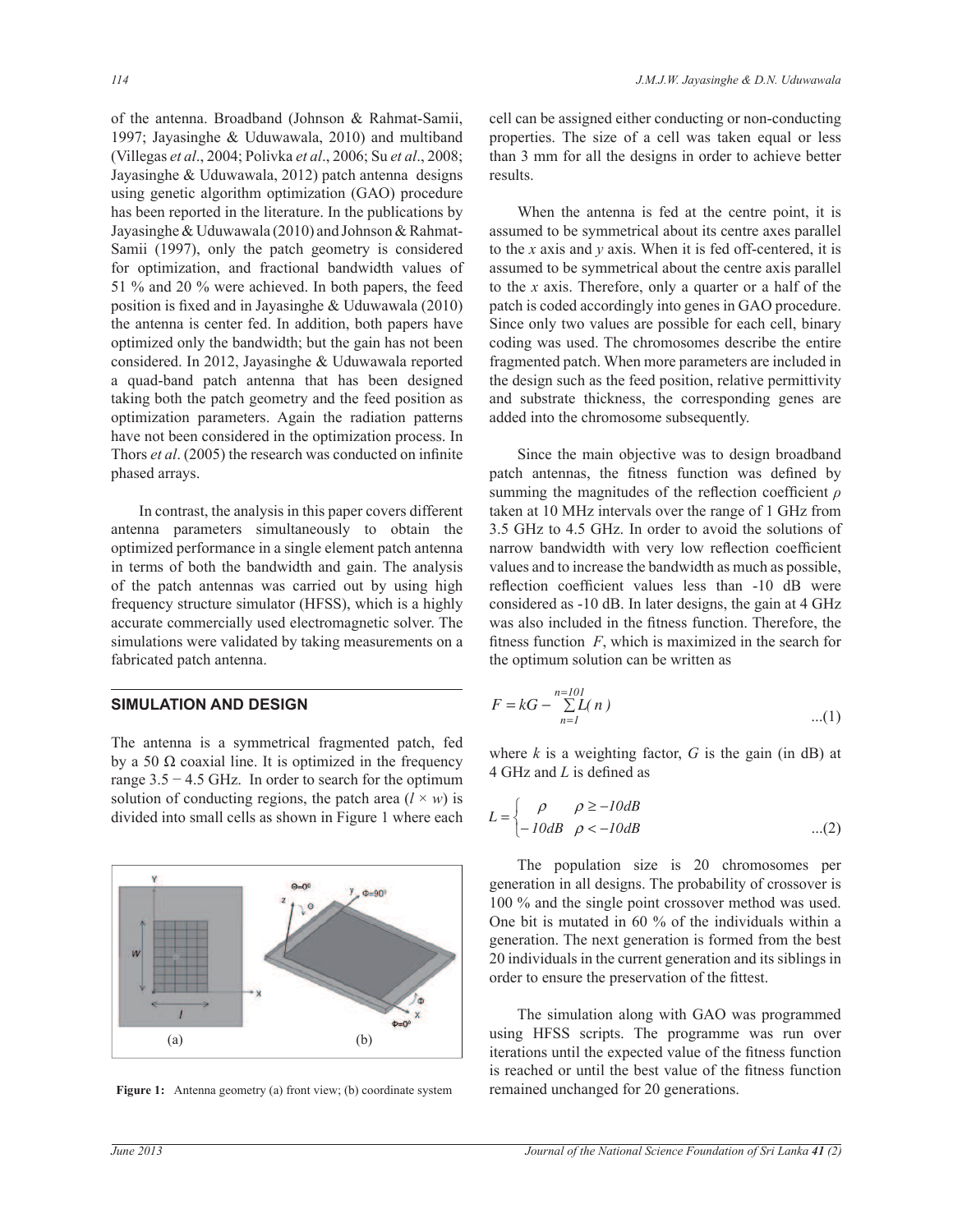## **RESULTS**

The simulations were carried out under four categories based on the number of antenna parameters optimized using genetic algorithms. They are the geometric shape, feed position, substrate thickness and the substrate permittivity.

 Figure 2 shows the simulation results of reflection coefficient and radiation patterns of a conventional rectangular patch antenna. The relative permittivity of the substrate is 3.2 and the thickness of the substrate is 6 mm. The dimensions of the antenna are  $l = 17.5$  mm and  $w = 26$  mm, which make it resonant at 4 GHz in the fundamental mode (Balanis, 1997). The antenna is narrowband with a -10 dB fractional bandwidth [voltage standing wave ratio (VSWR) < 2] of 9 %. The operating frequency range is 3.84 − 4.20 GHz. The radiation patterns are obtained on two vertical planes  $\varrho = 0^{\circ}$  and  $\varrho = 90^{\circ}$  as shown in the Figure 2b. The maximum radiation is along  $\theta$  = 22° with a gain of 6.41 dB in  $\theta$  = 0° plane and 5.36 dB in  $\varphi = 90^{\circ}$  plane. The aim of this study was to improve this bandwidth and gain perpendicular to the patch plane as evident in the following sections.



**Figure 2:** Simulation results of a rectangular shaped patch with a substrate thickness of 6 mm

#### **A. Geometric shape as the only parameter**

The antenna was fed at the centre when the geometrical shape is the only parameter considered for optimization and the antenna was assumed to be symmetrical about its centre axes parallel to the *x* axis and *y* axis. Therefore, the patch area was gridded into 100 cells and only a quarter of the patch was coded as a chromosome with 25 genes. The dimensions of the antenna were  $l = 17.5$  mm and  $w = 26$  mm, which are the same as that of the rectangular patch described earlier. The permittivity  $\varepsilon_r$  was 3.2 and the substrate thickness was 6 mm.



**Figure 3:** Design results of the antenna with optimized patch shape (a) patch antenna; (b) radiation pattern; (c) reflection coefficient

The fractional impedance bandwidth (VSWR < 2) of the optimized design was  $20\%$  from  $3.51$  – 4.29 GHz. Comparison of Figure 2 and Figure 3 shows an improvement of bandwidth from 1.1 : 1 to 1.2 : 1 after optimizing the patch shape, while maintaining the same patch size. The maximum radiation is along the antenna plane with 5.48 dB in  $\alpha = 90^\circ$  plane and 3.05 dB in  $\alpha = 0^\circ$ plane.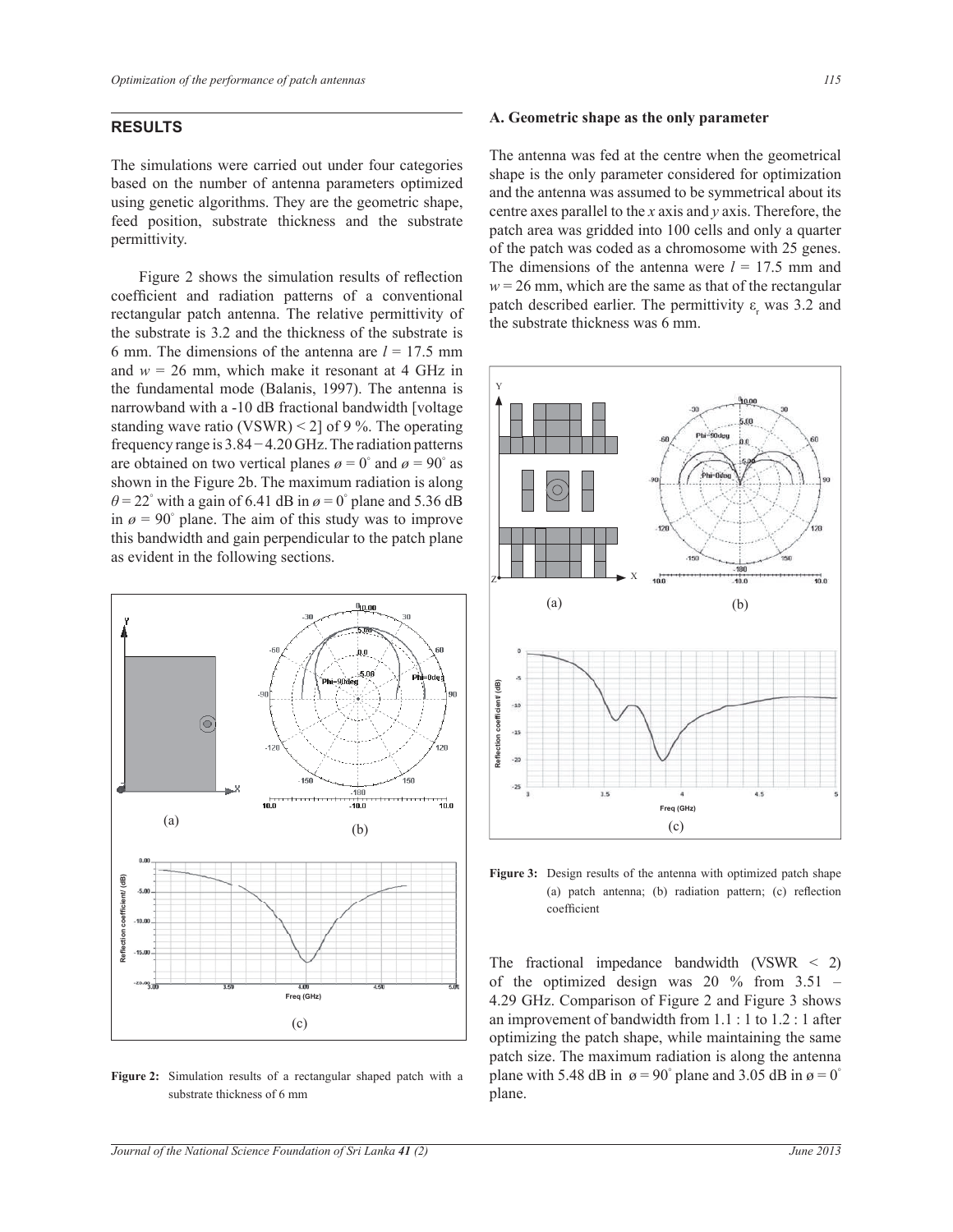#### **B. Geometric shape and feed position as parameters**

The genetic algorithm optimization method was used to design the patch shape and the feed position of a fragmented patch antenna while keeping the relative permittivity and the thickness of the substrate constant at the same values as in section A. The dimensions of the antenna were  $l = 17.5$  mm and  $w = 26$  mm. The patch area was gridded into 50 cells and the first 25 genes of the chromosome were used to define the shape. The next four genes were used to define the feed position, allowing it to take 16 discrete values from the center of the patch to the edge along the *x* axis. Figure 4 shows the optimized design, radiation pattern and reflection coefficient plot. In the optimized design, the maximum radiation is perpendicular to the patch with a gain of 6.07 dB. The bandwidth was improved to operate in  $3.50 - 4.53$  GHz range, which is 1.3 : 1. The fractional bandwidth shows an improvement from 9 % to 25.7 % when Figures 2 and Figure 4 are compared.



**Figure 4:** Design results of the antenna with optimized patch shape and feed position (a) patch antenna; (b) radiation pattern; (c) reflection coefficient

In order to validate the simulation results, a patch antenna designed using GAO was fabricated (Figure 5a). The same material was used but with a thickness of 0.762 mm. The optimized design operates in a -10 dB bandwidth of 170 MHz as shown in Figure 5b. The printed antenna was tested by using a vector network analyzer (Figure 5b) for comparison. The measurement results agree well with the simulation results.



**Figure 5:** Comparison of simulated and measured results of the optimized antenna with the 0.762 mm thick substrate (a) fabricated antenna; (b) reflection coefficient

## **C. Geometric shape, feed position and substrate thickness as parameters**

The substrate thickness was also included in the GAO procedure in addition to patch shape and feed position. The permittivity  $\varepsilon_r$  was kept as 3.2 and the dimensions of the antenna were  $l = 21$  mm and  $w = 26$  mm. In Figure 6, the results of the optimized design are presented when the substrate thickness was allowed to take sixteen discrete values between  $1 - 16$  mm. In the optimized design, the thickness was 13 mm and a fractional bandwidth of 47.9 % could be obtained. The bandwidth was improved to operate in  $3.03 - 4.98$  GHz range  $(1.6 : 1)$ . The maximum gain is in the direction  $\theta = 30^{\circ}$  with 2.58 dB in  $\alpha = 90^{\circ}$  plane and 3.76 dB in  $\alpha = 0^{\circ}$  plane. Although the bandwidth is quite improved, the gain has decreased when compared to previous designs.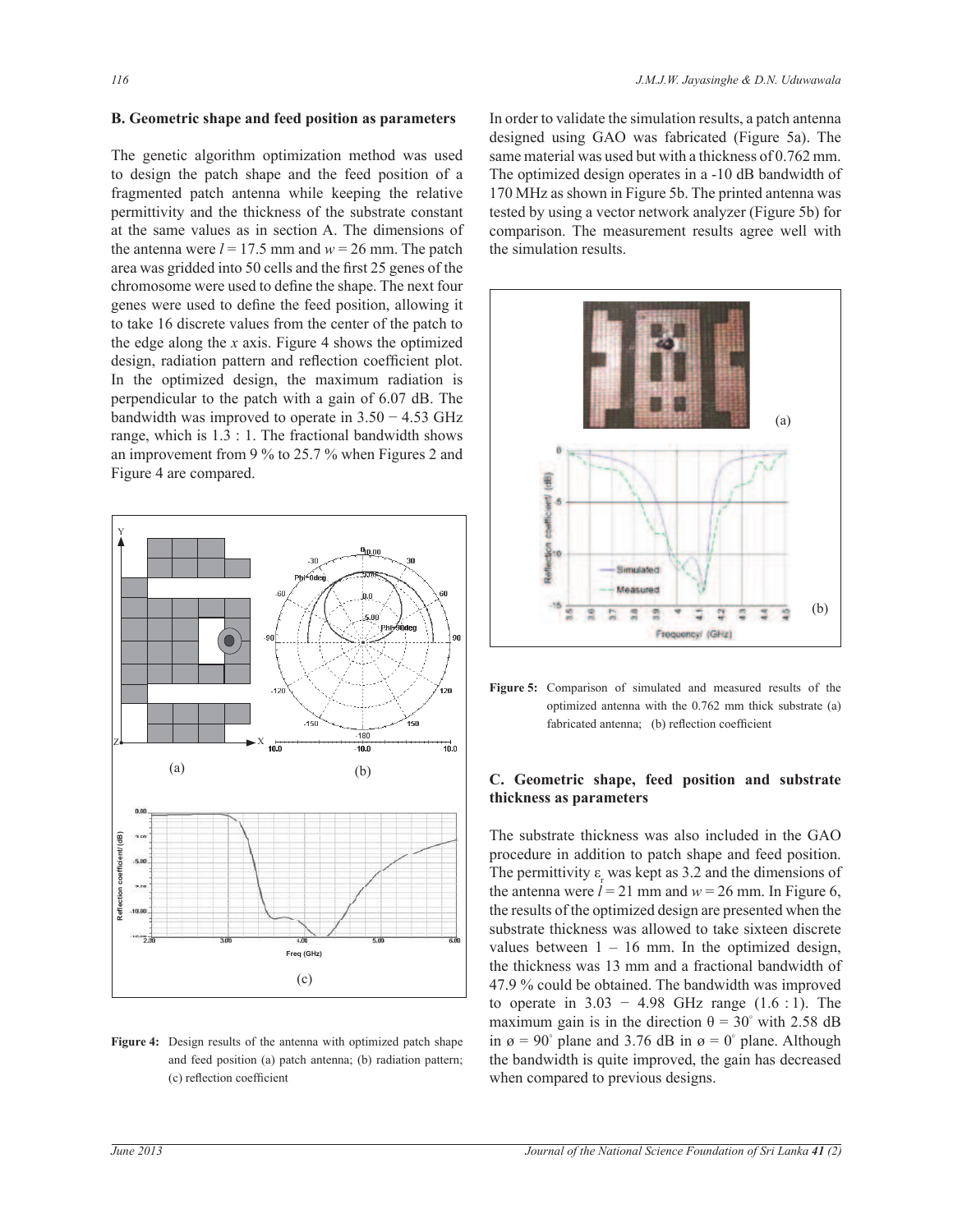

**Figure 6:** Design results of the antenna with optimized patch shape, feed position and substrate thickness. (a) Patch antenna; (b) radiation pattern; (c) reflection coefficient

## **D. Geometric shape, feed position, substrate thickness and substrate material as parameters**

The substrate material was also included in the optimization by taking eight discrete permittivity values, which were 2.08, 2.5, 2.94, 3.2, 4.5, 6, 9.2 and 10.2. The substrate thickness was changed from  $1 - 16$  mm. The format of the chromosome is shown in Table 1.

**Table1:** Format of the chromosome

| Geometric                       | Feed     | Substrate   | Substrate |
|---------------------------------|----------|-------------|-----------|
| shape                           | position | thickness   | material  |
| $0. \quad 1 \longrightarrow 24$ | 25 26 27 | 28 29 30 31 | 32 33 34  |

In addition to the summation of reflection coefficient values, the gain at 4 GHz was also included in the fitness function with a weighting factor of 10. The dimensions of the antenna were  $l = 21$  cm and  $w = 26$  cm. The thickness of the optimized design was 12 mm and the permittivity was 2.94. The fractional bandwidth of the optimized

design was 60 % (nearly 2:1) and the maximum gain was 6.48 dB perpendicular to the plane of the patch as shown in Figure 7. In this design, it was possible to improve both bandwidth and the gain.



Figure 7: Design results of the antenna with optimized patch shape, feed position, substrate thickness and substrate material. (a) Patch antenna; (b) gain plot; (c) reflection coefficient

Convergence rate of the best fitness value for the design in Figure 7 is shown in Figure 8.



Figure 8: Convergence rate of the best fitness value for the design in Figure 7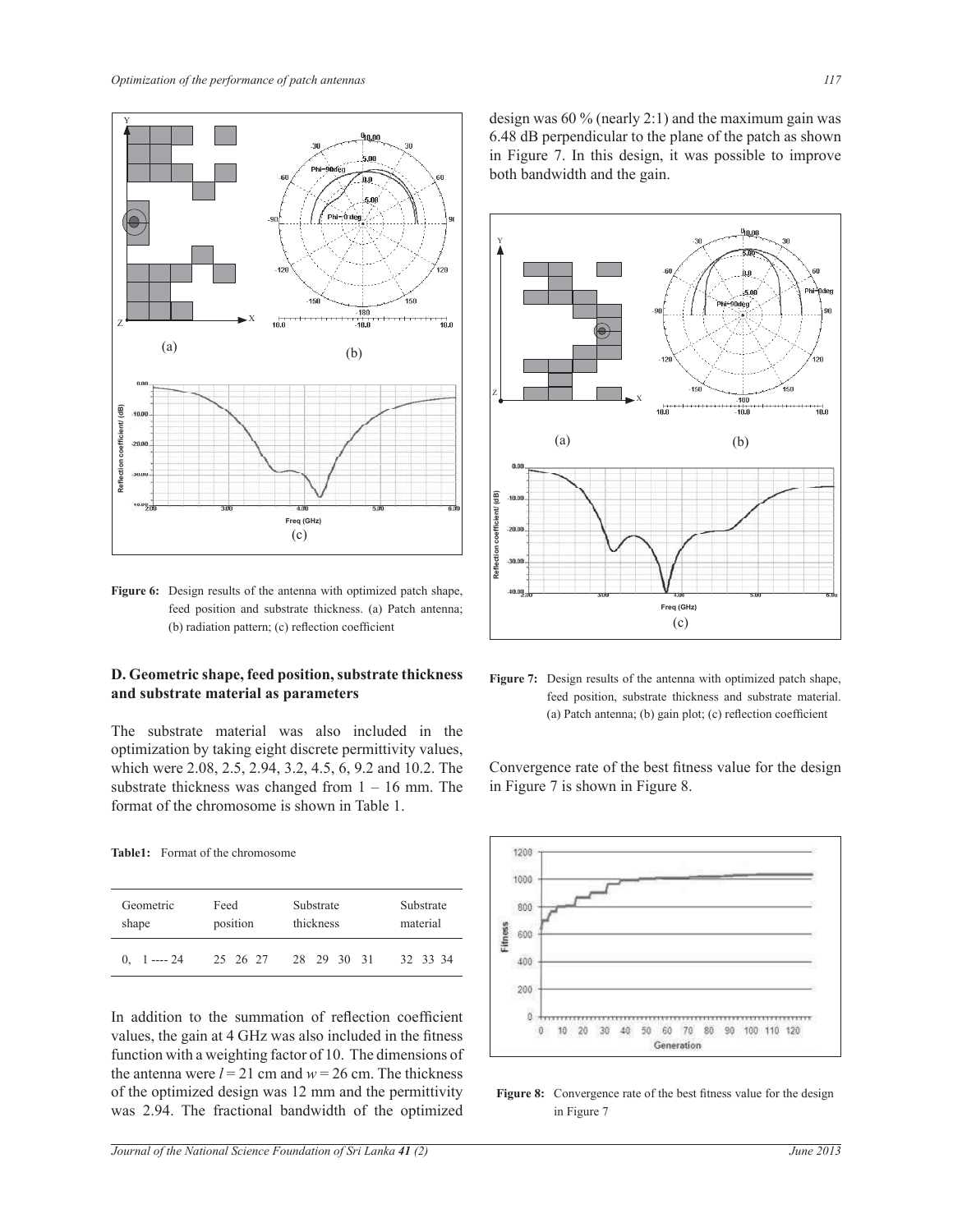## **EVALUATION**

The results (Table 2) show that the drawbacks of the patch antennas can be overcome by optimizing the patch antenna parameters. The bandwidth and the gain can be improved successfully by using one or more antenna parameters for the optimization process. Increasing the bandwidth of a rectangular patch can be acheived by inserting slots, slits and parasitic elements. They provide several resonant current paths and thus make the antenna resonant at several frequencies. If the dimensions are selected such that these frequencies are close to each other, their resonant bands can overlap to give an increased single bandwidth to the antenna. In GAO procedure, these slots and parasitic elements are generated as part of the solution to give the desired results. Figure 9 shows how different resonant current paths are created in the antenna designed in section A.

|                | Optimized parameters                                                          | Fractional<br>bandwidth | Gain                                                                  |
|----------------|-------------------------------------------------------------------------------|-------------------------|-----------------------------------------------------------------------|
|                | Geometric shape                                                               | $20\%$                  | 5.48 dB in $= 90^{\circ}$ plane and<br>3.05 dB in $= 0^{\circ}$ plane |
| $\mathfrak{D}$ | Geometric shape and feed position                                             | $25.7\%$                | 6.07 dB perpendicular to<br>the patch                                 |
| 3              | Geometric shape, feed position and<br>substrate thickness                     | 47.9%                   | 2.58 dB in $= 90^{\circ}$ plane and<br>3.76 dB in $= 0^{\circ}$ plane |
| 4              | Geometric shape, feed position, substrate<br>thickness and substrate material | $60\%$                  | 6.48 dB perpendicular to<br>the plane                                 |

**Table 2:** Bandwidth and gain of antennas designed by optimizing different parameters



**Figure 9:** Current patterns of the antenna in section A (a) at 3.6 GHz; (b) at 3.9 GHz

Although the operating frequency was selected in the range  $3.5 - 4.5$  GHz for all the simulations in this paper, the given results are applicable to other frequencies by scaling the design. For example, the optimized design in Figure 7 was resized by a factor of 0.8 to obtain broadband performance around 5 GHz. All factors other than the patch size, such as patch shape, substrate thickness and permittivity were kept unchanged. The resulted fractional bandwidth was 57.5 % and gain was 5.38 dB as shown in Figure 10 and they were quite close to the results in Figure 7. But more accurate designs can be obtained if the optimization is done for the required frequency range. This is especially needed at low frequencies as if the antenna is resized to obtain broadband performance at low frequencies, the bandwidth reduces as the ground plane constitutes a bandwidth limiting factor at low frequencies.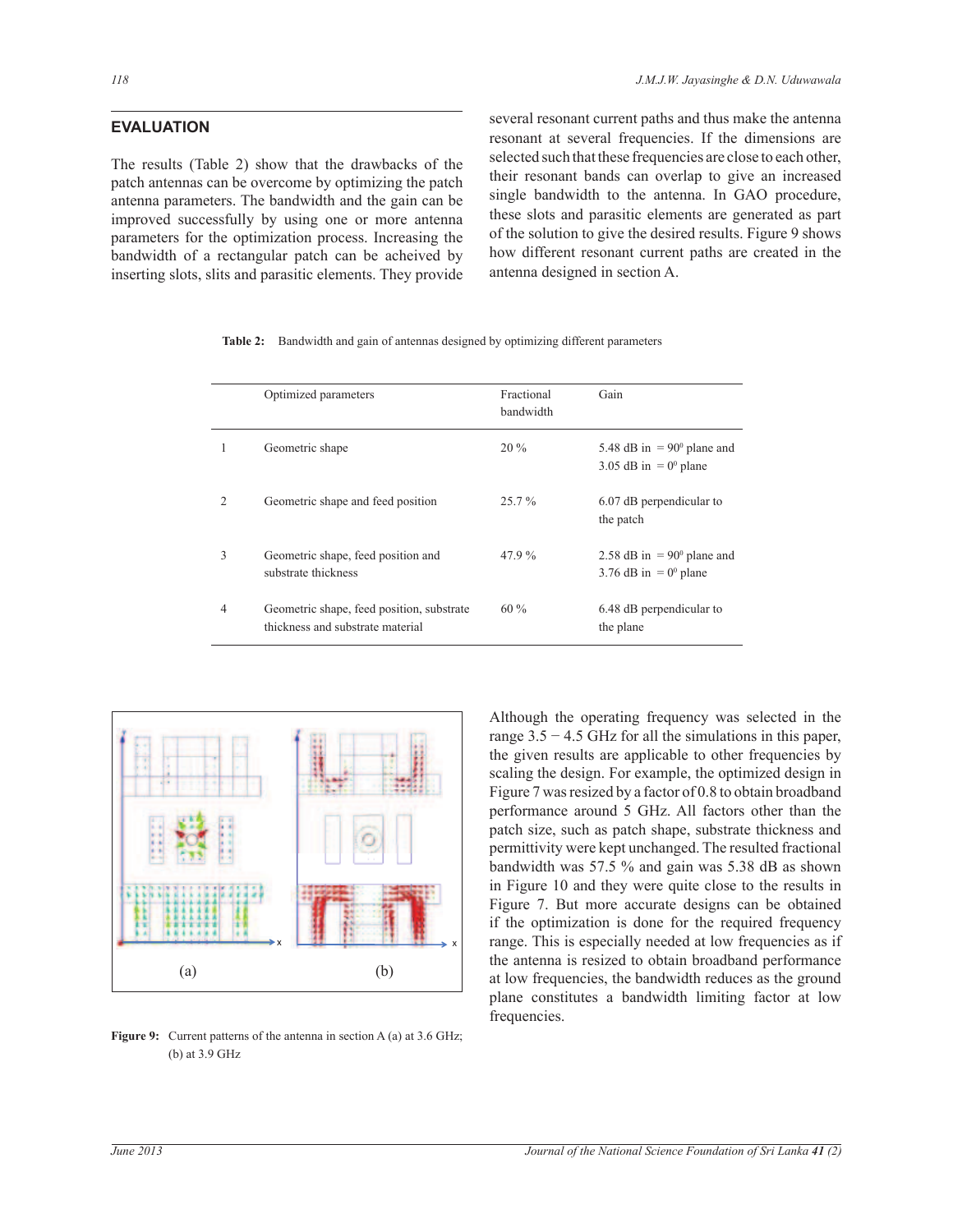

**Figure 10:** Design results of the antenna in section D when it is resized to operate around 5 GHz (a) gain plot; (b) reflection coefficient

## **CONCLUSION**

In this study, genetic algorithm optimization method has been used to synthesize broadband fragmented probe feed patch antennas with increased impedance bandwidth and gain. The patch geometry, feed position, substrate thickness and permittivity of the patch antennas have been optimized to achieve fractional bandwidths up to nearly 60 % and gains up to 6.5 dB. The simulations have been carried out by using HFSS and validated by taking measurements of a fabricated antenna.

 The simulation results show that thick substrates with low permittivity are suitable for patch antennas to achieve wider bandwidths. But thick substrates are undesirable if the antenna is to be integrated with microstrip circuits. Then a compromise has to be reached between good antenna performance and circuit design.

 Extending this study to array antennas would be of interest in forthcoming research.

## **REFERENCES**

- 1. Aanandan C.K. & Nair K.G. (1986). Compact broadband microstrip antenna. *Electronic letters* **22**: 1064 − 1065.
- 2. Ali M., Dougal R., Yang G., & Hwang H.S. (2005). Wideband circularly polarized microstrip patch antenna for wireless LAN applications. *Microwave and Optical Technology Letters* **45** (4): 279 – 285.
- 3. Balanis C. (1997). *Antenna Theory and Design*, 2nd edition. John Willey & Sons Inc., New York, USA.
- 4. Guo Y., Khoo K. & Ong L.C. (2007). Wideband dualpolarized patch antenna with broadband baluns. *IEEE Transactions on Antennas and Propagation* **55**: 78 − 83.
- 5. Howell J.W. (1975). Microstrip antennas. *IEEE Transactions on Antennas and Propagation* **23**: 90 − 93.
- 6. Jayasinghe J.M.J.W. & Uduwawala D.N. (2010). Design of broadband patch antennas using genetic algorithm optimization. *5 th International Conference on Industrial and Information Systems.* July 29 − August 01, Bangalore, India, pp. 60 − 65.
- 7. Jayasinghe J.M.J.W. & Uduwawala D.N. (2012). Novel quad-band patch antenna design for wireless communications in 2.4, 5.2, 5.6 and 5.8 GHz bands using genetic algorithm optimization. *International Journal of Engineering and Technology* **1** (4): 466 − 471.
- 8. Jin N. & Rahmat-Samii Y. (2008). Particle swarm optimization for antenna designs in engineering electromagnetics. *Journal of Artificial Evolution and Applications* **2008**: 1 − 10.
- 9. Johnson J.M. & Rahmat-Samii Y. (1997). Genetic algorithms in engineering electromagnetics. *IEEE Transactions on Antennas and Propagation* **39**: 7 − 21.
- 10. Karver K.R. & Mink J.W. (1981). Microstrip antenna technology. *IEEE Transactions on Antennas and Propagation* **29**: 2 − 24.
- 11. Polivka M., Drahovzal M., Rohan J. & Hazdra P. (2006). Multiband patch antenna with perturbation elements generated by genetic algorithm. *Proceedings of the European Conference on Antennas and Propagation* 6 − 10 November, Nice, France, pp. 1− 4.
- 12. Pozar D.M. (1992). Microstrip antennas. *Proceedings of the IEEE* **80** (1): 79 − 81.
- 13. Pues H.F. & Van de capelle A.R. (1989). An impedance matching technique for increasing the bandwidth of microstrip antennas. *IEEE Transactions on Antennas and Propagation* **37**: 1345 − 1354.
- 14. Su D.Y., Fu D.M. & Yu D. (2008). Genetic algorithms and method of moments for the design of PIFAs. *Progress in Electromagnetics Research Letters* **1**: 9 − 18.
- 15. Thors B., Steyskal H. & Holter H. (2005). Broadband fragmented aperture phased array element design using genetic algorithms. *IEEE Transactions on Antennas and Propagation* **53**: 3280 − 3287.
- 16. Villegas F.J., Cwik T., Rahmat-Samii Y. & Manteghi M. (2004). A parallel electromagnetic genetic-algorithm optimization application for patch antenna design. *IEEE Transactions on Antennas and Propagation* **52**: 2424 − 2435.